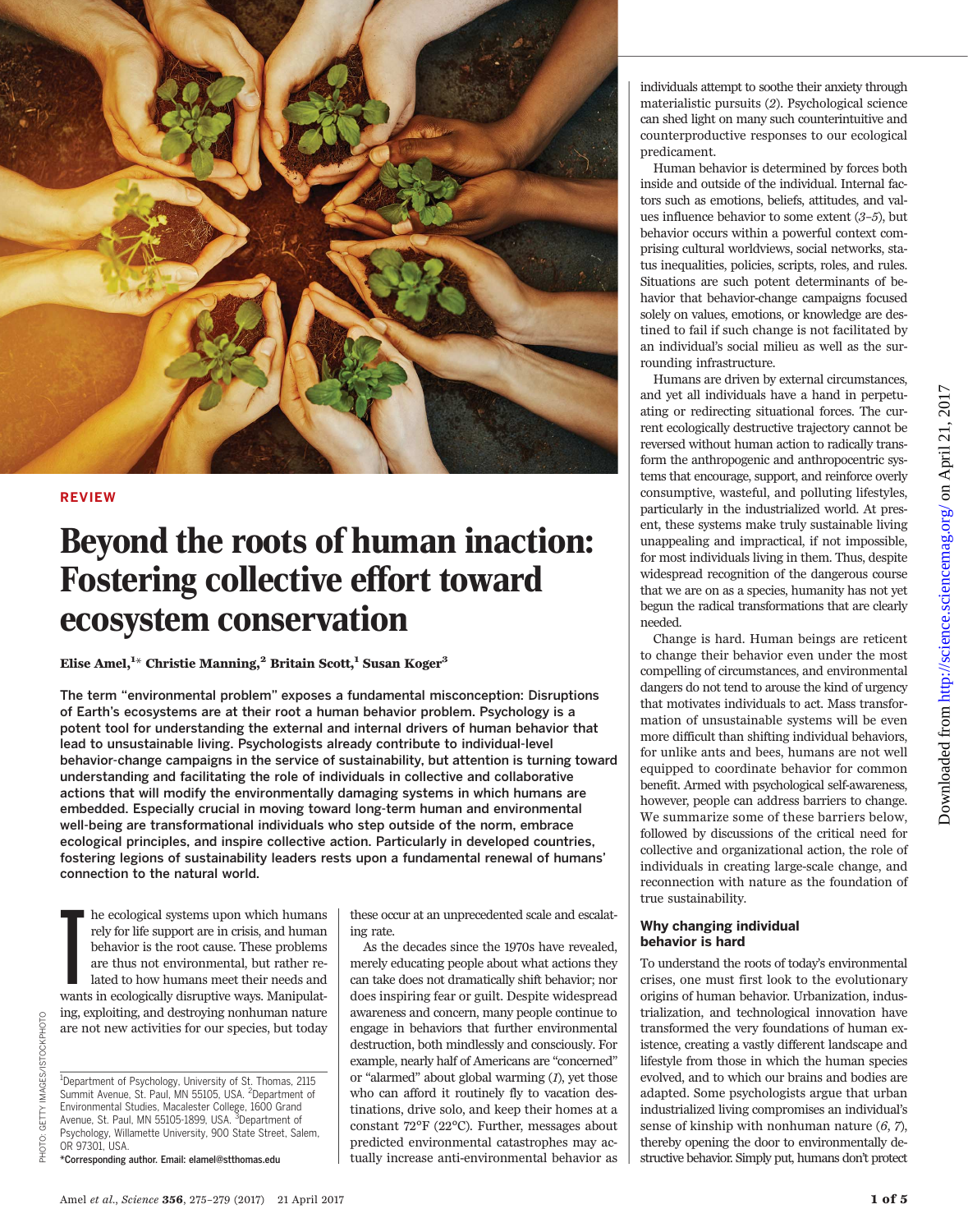what they don't know and value. Indeed, numerous studies have found a significant positive correlation between feeling connected to nature and ecologically responsible behavior (4) and between "significant life experiences" in nature during childhood and later environmental advocacy (8). Experiencing the self as separate from nature is the foundation of humanity's damaged relationship to planetary resources.

The mismatch between humans' ancient origins and today's industrialized world leads to an array of other difficulties in recognizing and responding to environmental degradation. Humans evolved in a world where dangers were sudden and obvious, and thus our senses are ill equipped to detect largely invisible and gradually worsening ecological problems such as climate change or species extinction. Without a tangible sensory signal and attendant emotional jolt, these problems feel psychologically distant and do little to move us to action (9).

Also, because systemic problems like these do not represent an immediate threat to the individual, their associated long-term consequences are less motivating than consequences in the here and now (10). Many of today's environmentally damaging behaviors present just such a contingency trap, where personal benefits (or costs) are much more compelling than far-off and hard-todetect ecological costs (or benefits). The salience of short-term consequences explains why individuals are unwilling to surrender the convenience of a personal car or to spend money on energy efficiency measures that not only save money in the long run but also help curb greenhouse gas emissions.

A similar dilemma arises when individuals are faced with a contradiction between self-interested behavior and what is ultimately best for the larger group (11, 12).The features that normally curtail selfishness and encourage cooperation are effectively missing in large-scale environmental commons dilemmas such as global climate change. Working together to conserve a common-pool resource is difficult in the absence of enforceable limits on who can access the resource, strong social connections among community members, and opportunities for face-to-face communication (13).

Even when individuals are willing to forgo immediate personal benefits in favor of the longterm greater good, efforts to change are stymied if a new behavior threatens psychological needs. Beyond basic physical requirements, human wellbeing depends on feeling competent, socially connected, and free to make choices (14, 15). Many behaviors are motivated by a desire to fulfill these needs, and humans tend to avoid activities and situations that compromise them. Adopting sustainable behavior that involves learning new actions (such as composting or a different method for commuting) can at first be intimidating, making individuals feel uncertain, incompetent, or fearful of others' disapproval or rejection.

Humans have a range of other psychological needs as well, such as a need for safety and security, and a desire to see the world as a stable and just place. Dire environmental news creates a conflict with these deep-seated needs, as it implies that all is not well with the status quo (16) and, in the extreme case, may prompt unconscious and deeply uncomfortable fears of death (2). In response to these existential threats, people may turn to coping defenses such as denial or distraction (2), especially if they have little hope that action will make a difference (17).

The need for social connection is perhaps the most influential of all, yet individuals greatly underestimate the extent to which their behavior is subject to social influence (18). Concerns about social inclusion are undoubtedly rooted in the evolutionary past. For ancestral humans, acceptance by the group meant access to shared resources and protection. Modern humans retain a keen sensitivity to social dynamics; this manifests as strong emotional reactions to threats of rejection. Social norms, therefore, constrain human behavior, as the mere thought of doing something drastically different from what others are doing (descriptive norms), or what others appear to approve of (injunctive norms), can lead to intense feelings of discomfort, embarrassment, or shame. For environmentally relevant behaviors, these two types of norms are often at odds: Most people approve of sustainable behaviors but behave in unsustainable ways. Which norm exerts greater influ-

"Psychological research suggests that humans can move toward a sustainable society by creating conditions that motivate environmentally responsible collective action..."

ence depends on their relative salience in a given situation (19, 20).

Whether particular social norms are relevant to an individual depends on that person's group affiliations. Individuals identify with ingroups based on factors including demographic characteristics (e.g., race, gender); social circumstances (e.g., economic status, geography); and beliefs or values (e.g., politics, religion). Humans behave according to the norms of their affinity groups so as to fit in, and also to display this social identity to the world. Conforming to norms promoting sustainable behavior may actually feel threatening to individuals whose identity is perceived to be at odds with being "green."

Strong identity affiliations can also erupt into intergroup conflict, evident in the anger and antipathy between those who embrace the scientific consensus on climate change and its skeptics (21). This divide, found in several Western countries, falls largely along ideological lines, with followers of conservative parties showing far less concern for the issue than supporters of liberal parties (22). Even as climate science data have accumulated and consensus of grave risk has grown in the scientific community, concern about climate change has decreased among those with a conservative worldview (23).

The striking difference in response to climate change stems in part from motivated cognition. Rather than neutrally receiving information, human brains privilege that which supports their preexisting worldview. Given limited mental resources for processing the boundless information available in the world, evolution favored cognitive efficiency. New information is processed through the filters of personal beliefs, first-hand experiences, and social identities. Ideas are dismissed or assimilated on the basis of a quick but biased heuristic of whether they line up with what is already perceived to be true. It is difficult to escape bias, even when exerting conscious mental effort. Ironically, it appears that those with the highest science literacy may exhibit more ideologybased bias than others, because their familiarity with science makes them better equipped to find supporting evidence for their preconceived view (24).

# Psychological tools for individual change

These and other psychological "dragons of inaction" (25) explain why humans are failing to take sufficient action to address environmental degradation. Social scientists are developing psychologically informed strategies to overcome barriers and encourage pro-environmental behavior (10, 26). Specific tools include framing information about an issue such as climate change to emphasize current and local impacts (27), creating incentives that increase the shortterm rewards of a sustainable action (28), and encouraging social modeling to reset the perceived social norm around a pro-environmental behavior.

Devising behavior-change interventions is complex and time-consuming because the effectiveness of a particular tool varies widely depending on what, and whose, behavior is at stake (29). Each individual behavior comes with a unique set of barriers and benefits, and each person approaches these with varying levels of motivation. Despite increased attention from behavioral scientists, few resources exist to guide practitioners about when and how to apply specific psychological tools (28, 29). One exception is communitybased social marketing (CBSM) (30), a five-step community-level approach that matches appropriate tools of change to the exact barriers, both physical and psychological, that inhibit a specific sustainable action (28).

CBSM has been used to address sustainable behavior in communities around the world and remains a promising strategy for individual change. Yet, given the scale and pace of continued environmental destruction, psychologists need to move beyond targeting individuals' private-sphere choices and focus on how to foster collective action (Fig. 1).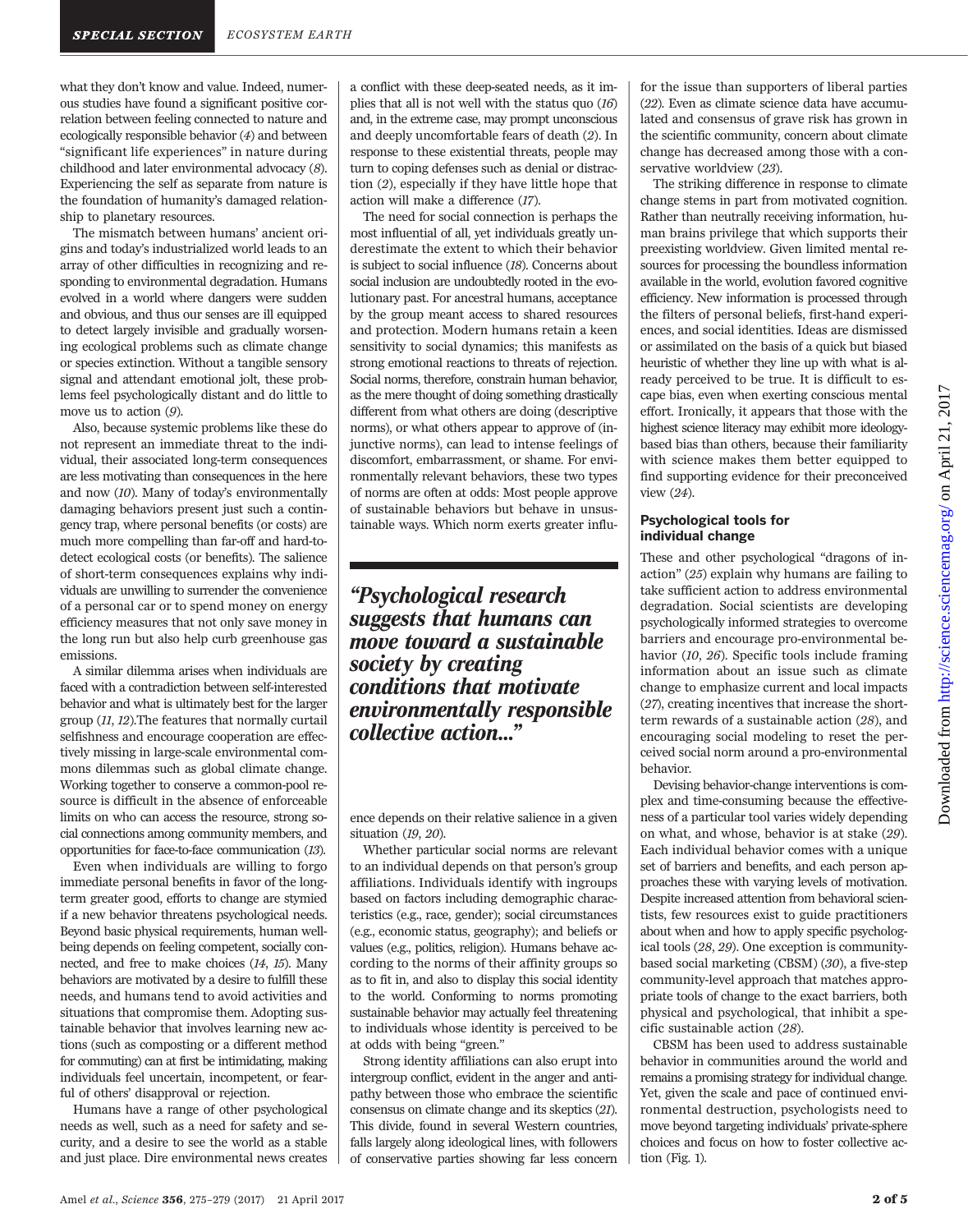#### Individuals and collective action

The power of the individual to mitigate environmental harm is severely constrained by physical and social contexts, such as the industrial infrastructure for growing and transporting food, generating energy, and producing goods; the urban structures built for living, working, and playing; and the rules and policies of the many groups and organizations to which people belong. Above and beyond the ecological damage inflicted by individuals' personal behaviors is the damage from the inefficient and wasteful industrial systems and processes through which individuals meet their daily needs.

For example, one study estimated that just 90 businesses have generated 63% of the cumulative, global greenhouse gas emissions (31). Even incremental improvements in systemic processes and infrastructure will have much broader impacts than will individual efforts (32, 33). Thus, it is critical that efforts to overcome individuals' barriers to change focus not only on motivating them to behave sustainably in their personal sphere, but also on inspiring them to participate in collective efforts to change the larger systems and infrastructure (34). Recent research in political psychology has begun to provide important insights for facilitating involvement in such systems-level change (35).

Unlike changing personal behaviors, transforming systems requires individuals to participate in public dialogue and activism in both informal and formal social collectives. If they embrace change at all, most people gravitate toward private, individual behavior and avoid potentially uncomfortable public advocacy and action (36). Individual change is already challenging. It takes even greater courage and perseverance to openly question the dominant worldview that forms the bedrock of cultural norms (Fig. 2).

Perceived social risks, such as fear of appearing biased or incompetent, fear of rejection, or the belief that others disagree about the issue, inhibit many from speaking out about critical issues. People tend to underestimate how many others share their opinion, which hampers willingness to be vocal (37). Emerging evidence suggests, however, that when individuals realize they are not alone in their beliefs about a contentious issue, they become willing to speak out. Specifically, self-censorship about anthropogenic climate change decreases when people understand just how many others acknowledge its reality and are concerned about it (38).

Individual behaviors such as voting, contacting elected representatives, and supporting issue-focused organizations are essential to functional democracies. These acts ultimately affect local, national, and even international policy. Evidence suggests that political activism about conservation, like many behaviors, requires the belief that political action is necessary, influences others, and can actually change environmental outcomes (36).

GRAPHIC: ADAPTED BY K. SUTLIFF/SCIENCE

 $\rm \stackrel{\textstyle >}{\textstyle \sim}$ e ADAP<sup>-</sup>  $\frac{1}{2}$ GRAPH

ğ

**SUTLIFF/SCIE** 

Emerging evidence points to several key ingredients that must be in place before individuals enter into more public collective efforts on behalf of the environment. Alignment with social iden-



Fig. 1. An individual's spheres of influence. Individual actions have the greatest effect when they influence broader systems.

tity is critical, and the deeper the identification, the greater the individual's commitment to the success of the group. In addition, people only join efforts if they believe that their individual contributions can make a difference (39). Similarly, in the case of climate change activism, individuals need not only a sense of urgency about the issue, but also confidence that solutions are possible (36).

In addition to grassroots initiatives, efforts within preexisting social groups can also drive change. For example, faith communities, hobby groups, and neighborhoods bring people together through shared values, rituals, or connection to place, and can energize larger-scale conservation actions through these common connections. Placebased collectives, such as neighborhood associations, can shift attention away from ideological differences to focus on tangible community-level action, such as creating a shared wind farm (40). Efforts within faith-based communities likely motivate through alignment with spiritual values, and can have wide reach through the larger networks of interfaith organizations.

Although psychological research has examined what motivates people to volunteer and cooperate for social causes, or mobilize around political campaigns, the results have yet to be applied to collective efforts for conservation.

## Leveraging formal organizations to influence individuals

Formal organizations can serve as vehicles to quickly mobilize collective action toward sustainability. Governmental units, educational in-

stitutions, and businesses large and small are designed to guide the actions of many toward a coherent purpose. Organizational culture, by way of norms, values, policy, and leadership, powerfully influences individual members (41). Additionally, organizations determine the "choice architecture," or the situational contexts that guide actions and decisions (33). A "green" organizational culture effectively relieves individuals from the effortful thinking required to recognize and respond in sustainable ways. For instance, purchasing policies can prioritize vendors that meet sustainability criteria, and technology policies can set machine defaults to efficiency modes. Individuals no longer have to have background knowledge, do research, and evaluate myriad choices for every behavior relevant to sustainability.

The problem is, as with individuals, the fundamental assumptions that drive organizations reflect the worldview of the broader culture. In today's world, businesses tend to assume a growth economy based on a take-make-waste model, many religions elevate the value of humans over other beings, and schools often fail to prepare graduates to understand ecology. Thus, the goals, operations, and resulting organizational behavior run contrary to ecological realities.

Although organizations are currently major contributors to worldwide environmental degradation, they in fact have the capacity to move in new, ecologically sound directions. They can empower their members to innovate, take risks, and take the long-term view together (42). First, however, a catalyst must influence organizational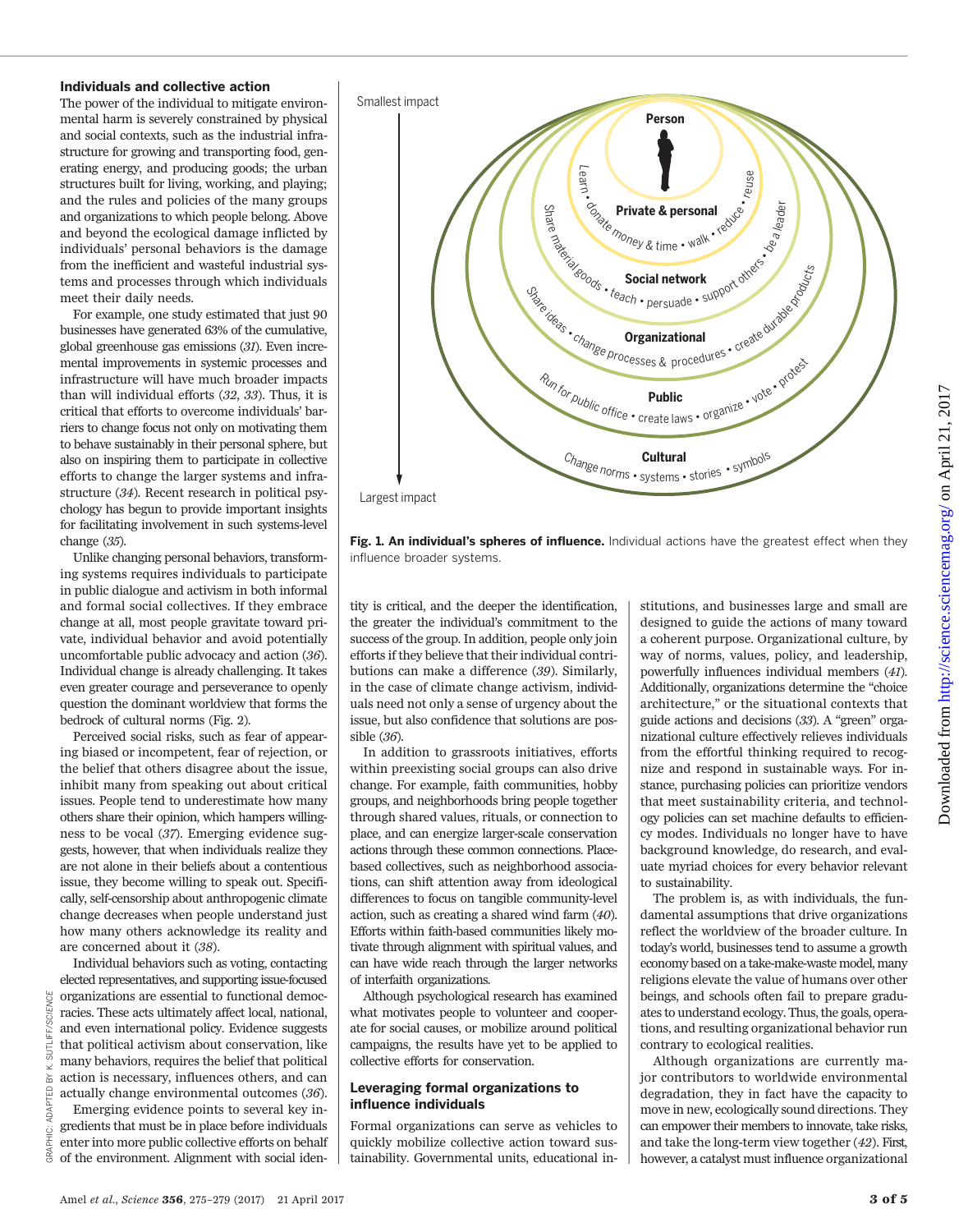

Fig. 2. Some of the contrasting assumptions of modern-industrial and ecologically grounded worldviews depicted in the context of food systems. Similar assumptions underlie transportation, energy generation, water use, and material consumption. [Adapted from (57)]

direction. In any group or organization, the entity itself is not the actor. Individuals—informal and formal leaders, decision-makers, workers, volunteers, and members—are the underlying force. So, the onus is on individuals to initiate and implement change in these collectives. This is easier said than done.

"Individual change is already challenging. It takes even greater courage and perseverance to openly question the dominant worldview that forms the bedrock of cultural norms."

Psychologists do not yet know why some are willing or able to take a bold stand for change in the same situations that drive others to support the status quo or to simply withdraw (43). What they do know is that resisting the pressure to conform, especially in the context of formal organizations, requires nothing short of heroic effort (43).

Yet, it is possible to empower ordinary people to successfully face such challenges. Recognizing this, a group of influential psychologists has founded an initiative to educate the public about negative social influence and provide individuals with the psychological tools to act with moral courage (44).

Although change can begin anywhere in an organization, people in leadership roles are arguably best positioned to activate a major shift toward sustainability (45). Unfortunately, though well-intentioned, leaders who possess the prevailing modern-industrial worldview may only make their processes or products "less bad" (46). To radically change a group's trajectory, leaders must think differently; they must internalize an ecologically grounded worldview and integrate it into the vision they set for others (47).

Certainly, some leaders have experienced epiphanies, recognizing the inconsistency between the dominant industrial worldview and ecological systems. The late carpet magnate Ray Anderson often spoke of the "spear in the heart" moment when he realized his business was endangering future generations (48). Humanity cannot, however, depend on spontaneous individual insight to propel institutions forward; more methodical approaches are in order. Through mentorship (49) and applied, inquiry-based educational programs (50), youth and adults alike can learn to understand the ecological underpinnings of society. Science-based programs such as The Natural Step (51) have been designed to support ecologically consistent organizational learning. Additional research is needed to understand how to enhance the pace and depth of worldview change.

## Building ecological understanding through connection with nature

The tenacity of the dominant worldview in the developed world belies a more fundamental problem: Human beings in industrialized nations are so disconnected from the natural systems they depend on that they do not know what they do not know.

Human behavior can be responsive to local environmental conditions, as demonstrated by the use of traditional ecological knowledge (TEK) by indigenous cultures around the world (49). TEK, however, relies heavily on experiential information (49). This suggests that developing an ecologically consistent worldview may benefit from reconnecting with nature so that humans actually experience and develop a dynamic understanding of the world's systems and humanenvironment interdependence.

Although worldwide trends toward accelerating urbanization have generally meant fewer opportunities to encounter and build

a connection to nature, urban dwellers need access to nature in order to rediscover their interdependence with it and deepen their sense of place. This, in turn, fosters understanding of the natural environment (50) and inspires efforts to protect and preserve landscapes and their inhabitants (4).

Valuable nature experiences do not require trips to "wild" nature such as old-growth forests, but can be found in urban areas as well (52). Fortunately, new trends in urban design may help heal the human-nature divide. Recognizing both conservation and public health benefits, urban planners and architects are increasingly incorporating green features such as community gardens, walking and biking paths, and green roofs (53) and integrating "biophilic" designs, which echo natural forms and patterns (i.e., nonhuman animal and plant), in built environments (54).

Expanded access to urban green space not only enhances human understanding of natural systems, it provides critical contact with environments to which we are best adapted and in which we can thrive both physically and psychologically. Research affirms that engaging with nature improves both mental and physical well-being (55) and promotes healthy child development (53, 56).

# Conclusions

Environmental degradation ultimately stems from human behavior. Fundamental behavioral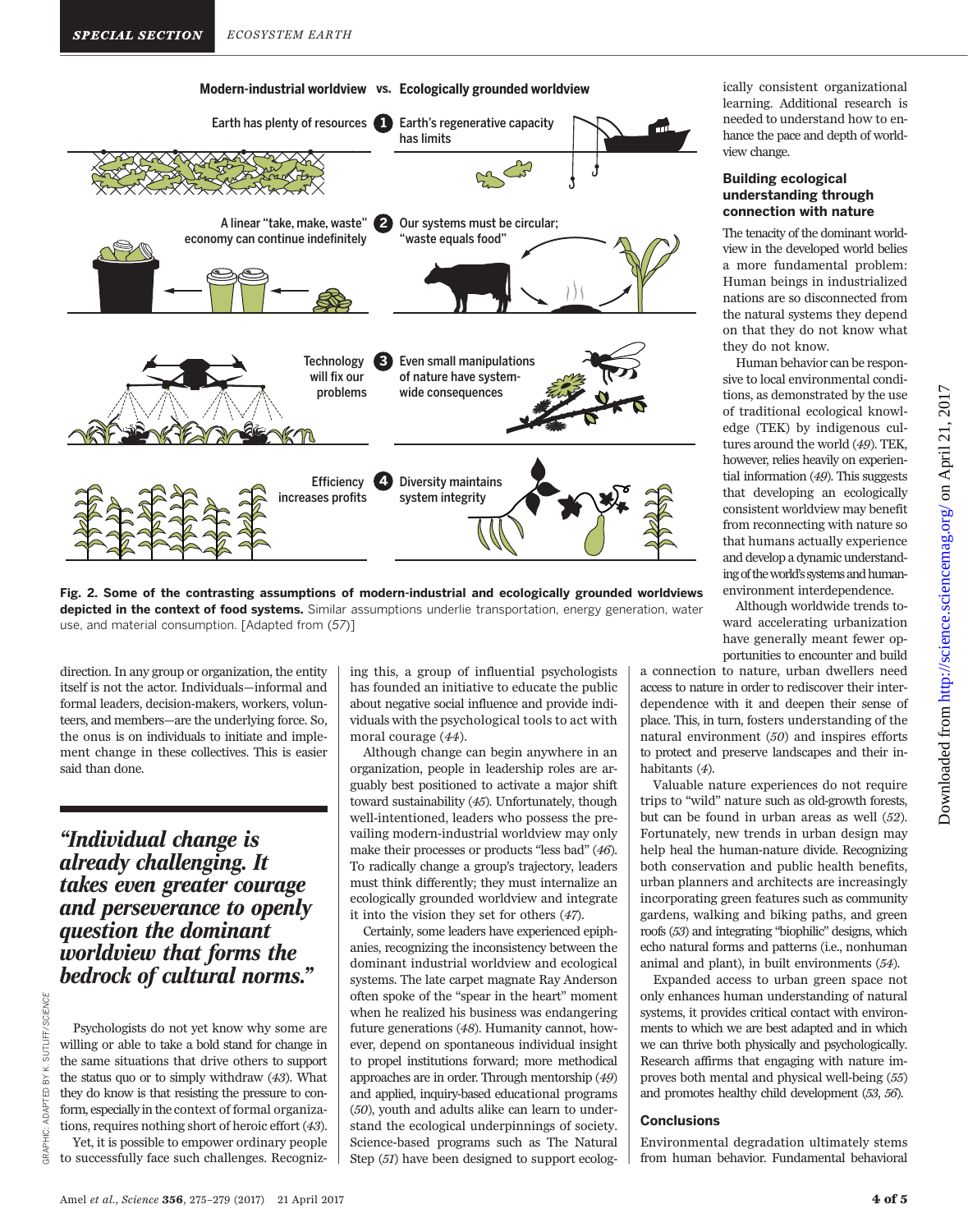changes are thus needed to stop damaging the natural world and adapt to a permanently altered environment.

Psychological research suggests that humans can move toward a sustainable society by creating conditions that motivate environmentally responsible collective action—conditions that help people surmount cognitive limits, create new situational drivers, foster need fulfillment, and support communities of social change.

Individuals whose actions are informed by a deeper understanding of how the planet really works can galvanize collectives to change the larger systems that drive so much of human behavior. To radically alter the way humans think and live; educate the next generation; and design physical, governmental, and cultural systems, humans must experience and better understand their profound interdependence with the planet.

Further psychological research needs to elucidate how to accelerate the adoption of ecologically grounded worldviews and how to activate ecologically compatible engagement, especially leadership, for the collective work needed to become more sustainable. The future of humanity—and indeed, all life on Earth depends on it.

#### **REFERENCES**

- 1. C. Roser-Renouf, E. Maibach, A. Leiserowitz, S. Rosenthal, "Global Warming's Six Americas and the Election, 2016" (Yale Program on Climate Change Communication, New Haven, CT, 2016); [http://climatecommunication.yale.edu/](http://climatecommunication.yale.edu/publications/six-americas-2016-election/) [publications/six-americas-2016-election/.](http://climatecommunication.yale.edu/publications/six-americas-2016-election/)
- 2. J. L. Dickinson, Ecol. Soc. 14, 34–50 (2009).
- 3. S. Bamberg, G. Möser, J. Environ. Psychol. 27, 14–25 (2007).
- 4. R. Gifford, A. Nilsson, Int. J. Psychol. 49, 141–157 (2014).
- 5. L. Steg, J. I. M. De Groot, in The Oxford Handbook of Environmental and Conservation Psychology, S. D. Clayton, Ed. (Oxford Univ. Press, 2012), chap. 5, pp. 81–92.
- P. H. Kahn Jr., P. H. Hasbach, Eds., Ecopsychology: Science, Totems, and the Technological Species (MIT Press, 2012).
- 7. P. H. Kahn Jr., P. H. Hasbach, Eds., The Rediscovery of the Wild (MIT Press, 2013).
- 8. L. Chawla, V. Derr, in The Oxford Handbook of Environmental and Conservation Psychology, S. D. Clayton, Ed. (Oxford Univ. Press, 2012), chap. 28, pp. 527–555.
- 9. E. U. Weber, Wiley Interdiscip. Rev. Clim. Change 7, 125–134 (2016).
- 10. M. van Vugt, V. Griskevicius, P. W. Schultz, Soc. Issues Policy Rev. 8, 1–32 (2014).
- 11. G. Hardin, Science 162, 1243–1248 (1968).
- 12. R. Osbaldiston, K. M. Sheldon, in Psychology of Sustainable Development, P. Schmuck, P. W. Schultz, Eds. (Springer, 2002), pp. 37–57.
- 13. T. Dietz, E. Ostrom, P. C. Stern, Science 302, 1907–1912  $(2003)$
- 14. L. Tay, E. Diener, J. Pers. Soc. Psychol. 101, 354–365
- (2011). 15. R. M. Ryan, E. L. Deci, Am. Psychol. 55, 68–78 (2000).
- 16. I. Feygina, J. T. Jost, R. E. Goldsmith, Pers. Soc. Psychol. Bull. 36, 326–338 (2010).
- 17. S. S. Li, J. Environ. Educ. 45, 243–257 (2014).
- 18. R. B. Cialdini, Psychol. Inq. 16, 158–161 (2005).
- 19. R. B. Cialdini, Influence: The Psychology of Persuasion (Harper Business, revised ed., 2006).
- 20. N. J. Goldstein, R. B. Cialdini, V. Griskevicius, J. Consum. Res. 35, 472–482 (2008).
- 21. A. M. Bliuc et al., Nat. Clim. Chang. 5, 226–229 (2015).
- 22. Pew Research Center, "Global concern about climate change, broad support for limiting emissions" (Pew Research Center, 2015); [www.pewglobal.org/files/2015/11/Pew-Research-Center-](http://www.pewglobal.org/files/2015/11/Pew-Research-Center-Climate-Change-Report-FINAL-November-5-2015.pdf)[Climate-Change-Report-FINAL-November-5-2015.pdf.](http://www.pewglobal.org/files/2015/11/Pew-Research-Center-Climate-Change-Report-FINAL-November-5-2015.pdf)
- 23. J. T. Carmichael, R. J. Brulle, J. K. Huxster, Clim. Change 141, 599–612 (2017).
- 24. D. M. Kahan et al., Nat. Clim. Chang. 2, 732–735 (2012).
- 25. R. Gifford, Am. Psychol. 66, 290–302 (2011).
- 26. S. van der Linden, E. Maibach, A. Leiserowitz, Perspect. Psychol. Sci. 10, 758–763 (2015).
- 27. Center for Research on Environmental Decisions, The Psychology of Climate Change Communication: A Guide for Scientists, Journalists, Educators, Political Aides, and the Interested Public (Center for Research on Environmental Decisions, New York, 2009); [http://guide.cred.columbia.edu/.](http://guide.cred.columbia.edu/)
- 28. R. Osbaldiston, J. P. Schott, Environ. Behav. 44, 257–299 (2012).
- 29. P. W. Schultz, Eur. Psychol. 19, 107–117 (2014).
- 30. D. McKenzie-Mohr, N. Lee, P. W. Schultz, P. Kotler, Social Marketing to Protect the Environment: What Works (Sage, Thousand Oaks, CA, 2012).
- 31. R. Heede, Clim. Change 122, 229–241 (2014).
- 32. M. F. Maniates, Glob. Environ. Polit. 1, 31–52 (2001).
- 33. C. R. Sunstein, L. A. Reisch, HELR Harvard Environ. Law Rev. 38, 127–158 (2013).
- 34. K. O'Brien, Science 350, 1170–1171 (2015).
- 35. M. van Zomeren, Polit. Psychol. 37, 87–114 (2016). 36. C. Roser-Renouf, E. W. Maibach, A. Leiserowitz, X. Zhao,
- Clim. Change 125, 163–178 (2014).
- 37. C. J. Glynn, M. E. Huge, in The Spiral of Silence:
- New Perspectives on Communication and Public Opinion, W. Donsbach, C. T. Salmon, Y. Tsfati, Eds. (Routledge, 2014), pp. 65–72.
- 38. N. Geiger, J. K. Swim, J. Environ. Psychol. 47, 79–90 (2016).
- 39. S. Bamberg, J. Rees, S. Seebauer, J. Environ. Psychol. 43, 155–165 (2015).
- 40. J. A. Nevin, Behav. Anal. 33, 189-191 (2010).
- 41. Y. Inoue, P. Alfaro-Barrantes, Bus. Soc. Rev. 120, 137–160 (2015).
- 42. E. Van Velsor, L. Quinn, in Managing Human Resources for Environmental Sustainability, S. E. Jackson, D. S. Ones, S. Dilchert, Eds. (Jossey-Bass, Somerset, NJ, 2012), chap. 10.
- 43. P. Zimbardo, The Lucifer Effect: Understanding How Good People Turn Evil (Random House, 2007).
- 44. Z. Franco, P. Zimbardo, "The banality of heroism" (Greater Good, University of California, Berkeley, 2006); [http://greatergood.berkeley.edu/article/item/the\\_banality\\_of\\_](http://greatergood.berkeley.edu/article/item/the_banality_of_heroism/) [heroism/.](http://greatergood.berkeley.edu/article/item/the_banality_of_heroism/)
- 45. J. L. Robertson, J. Barling, J. Organ. Behav. 34, 176–194 (2013).
- 46. M. Braungart, W. McDonough, Cradle to Cradle (Random House, 2009).
- 47. S. Schein, A New Psychology for Sustainability Leadership: The Hidden Power of Ecological Worldviews (Greenleaf, Sheffield, UK, 2015).
- 48. R. C. Anderson, R. White, Confessions of a Radical Industrialist: Profits, People, Purpose–Doing Business by Respecting the Earth (Macmillan, 2009).
- 49. J. Mistry, A. Berardi, Science 352, 1274–1275 (2016).
- 50. M. E. Krasny, C. Lundholm, S. Shava, E. Lee, H. Kobori, in Urbanization, Biodiversity and Ecosystem Services: Challenges And Opportunities, T. Elmqvist et al., Eds. (Springer Netherlands, 2013), pp. 629–664.
- 51. B. Natrass, M. Altomare, The Natural Step for Business: Wealth, Ecology, and the Evolutionary Corporation (New Society, Gabriola Island, BC, Canada, 2013).
- 52. S. Clayton et al., Conserv. Lett. 10.1111/conl.12337 (2017).
- 53. T. Hartig, P. H. Kahn Jr., Science 352, 938–940 (2016).
- 54. S. R. Kellert, J. Heerwagen, M. Mador, Biophilic Design: The Theory, Science and Practice of Bringing Buildings to Life (Wiley, 2011).
- 55. T. Hartig, R. Mitchell, S. de Vries, H. Frumkin, Annu. Rev. Public Health 35, 207–228 (2014).
- 56. P. H. Kahn, S. R. Kellert, Eds., Children and Nature: Psychological, Sociocultural, and Evolutionary Investigations (MIT Press, 2002).
- 57. B. A. Scott, E. L. Amel, S. M. Koger, C. M. Manning, Psychology for Sustainability (Routledge, ed. 4, 2016), chap. 3.

10.1126/science.aal1931